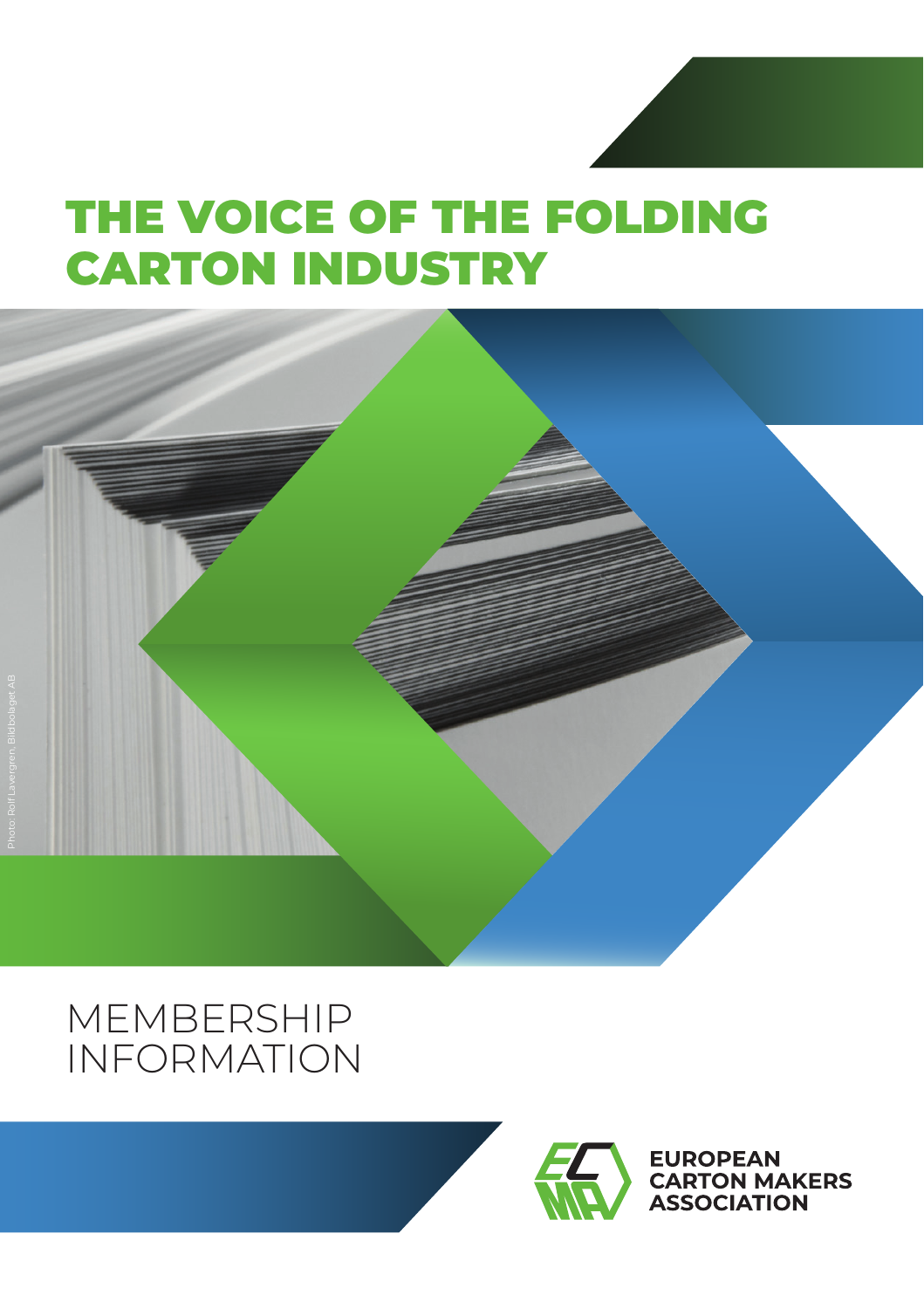## **ECMA MEMBERSHIP** BROCHURE



ECMA, the European Carton Makers Association, is an international network for carton converters, national carton associations and suppliers to the carton industry. ECMA provides the European folding carton industry with a dynamic business network.

With its seat in The Hague, The Netherlands, and an office in Brussels, ECMA represents around 500 carton producers in nearly all countries in the European Economic Area. ECMA members account for around 70% of the total folding carton market volume in Europe, and a current workforce of about 45,000 people.



## **The voice of the industry**

ECMA is the voice of the industry, and advocates the interest of the industry on issues concerning food safety, sustainability and European legislation and guidelines.

## **Government Relations**

ECMA actively promotes the carton industry at the European Commission and across National Governments, actively participating in consultations



and workshops that concern carton products. Information concerning future planned legislative and regulatory changes is circulated amongst members.

### **Networking platform**

ECMA offers several platforms to share experiences and information and organises the annual ECMA Congress and seminars around specific 'hot issues'. The ECMA Congress is the ultimate networking event for the folding carton industry where converters and industry suppliers meet to share the latest trends and developments within the folding carton industry supply chain.

## **Information exchange and benchmarking**

ECMA offers special industry platforms and expertise networks for both SME and multinational companies with a special focus on benchmarking, pharmaceutical packaging producers, tobacco packaging producers and food safety experts.



## **B2B opportunities**

ECMA offers the best business-to-business opportunities for suppliers to the folding carton industry. Suppliers are actively involved within ECMA and have many opportunities to meet directly the decision makers from converter members.

## **Industry Guidelines**

ECMA has produced Industry Guidelines like the ECMA Food Safety GMP and the ECMA Compliance Seal, the ECMA Code and the Braille standard.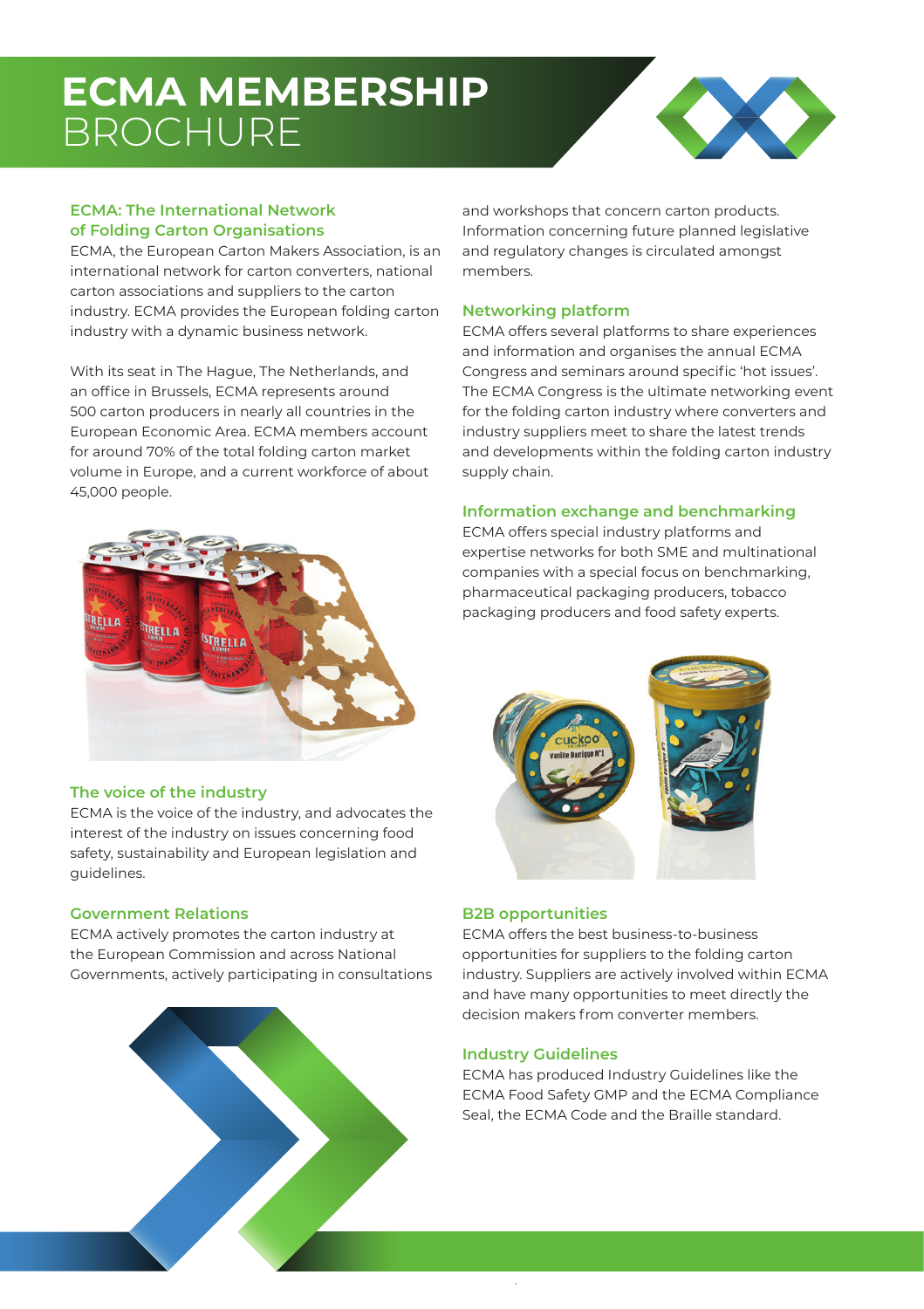#### **ECMA Food Safety GMP Guide**

Consumer health and safety is a top priority for the folding carton industry. ECMA has developed the ECMA Food Safety GMP Guide which can be downloaded at the ECMA website. This guidance document is a management tool for the minimization of migration, organoleptic changes and contamination related to cartonboard packaging. It also gives guidance on compliance with the Good Manufacturing Regulation EC 2023/2006. The ECMA Food Safety GMP is relevant to all companies that manufacture and use cartons intended to come into direct or indirect contact with food.



#### **ECMA Food Safety GMP Checklist**

Food safety experts have developed a checklist with open questions on food safety aspects requiring specific attention. The Checklist is reserved for the members of ECMA.

#### **Business Intelligence**

To make sure all members have access to high level business intelligence, ECMA produces the European Carton Prospects report. The report offers insight into the economic and business prospects for different regions in Europe, key factors influencing carton demand and end use market prospects per market segment.

Statistics based on the EUWID reports on the movement of raw materials prices for carton board (GC and GD), pulp, and wastepaper are offered to the national associations.

#### **Promotion**

ECMA promotes folding cartons together with Pro Carton by organising the annual European Carton Excellence Award.

#### **ECMA Sales Toolkit**

ECMA exists to support its members and to offer advice and help. For this purpose ECMA has developed a special 'ECMA Sales Toolkit' to encourage healthy business conditions for the folding carton industry and provides all available industry information and tools to your company's sales staff: ECMA Sales Support Tools, ECMA Fact Sheets, and ECMA Headlines.

#### **How to join ECMA?**

ECMA offers different kind of memberships to parties involved in the folding carton industry.

Carton makers: companies and groups of companies in the wider geographic area of Europe, manufacturing and selling carton board packaging ('Active members').

National associations of carton makers representing the folding carton industry in individual European countries ('Collective members').

Direct suppliers of machines, consumables, ancillary supplies, ERP and MIS, research and other services to the folding carton industry ('Supplier members').



Carton makers in European countries where no national association exists and who have chosen not to join ECMA as direct company members ('Corresponding members').

Carton makers outside Europe ('Overseas members').

Interested third parties - universities, institutes, media ('Affiliated members').

Interested in joining ECMA as a member? Please go to https://www.ecma.org/aboutecma/how-to-join-ecma/ to learn more about the membership fees and to submit the online application form.